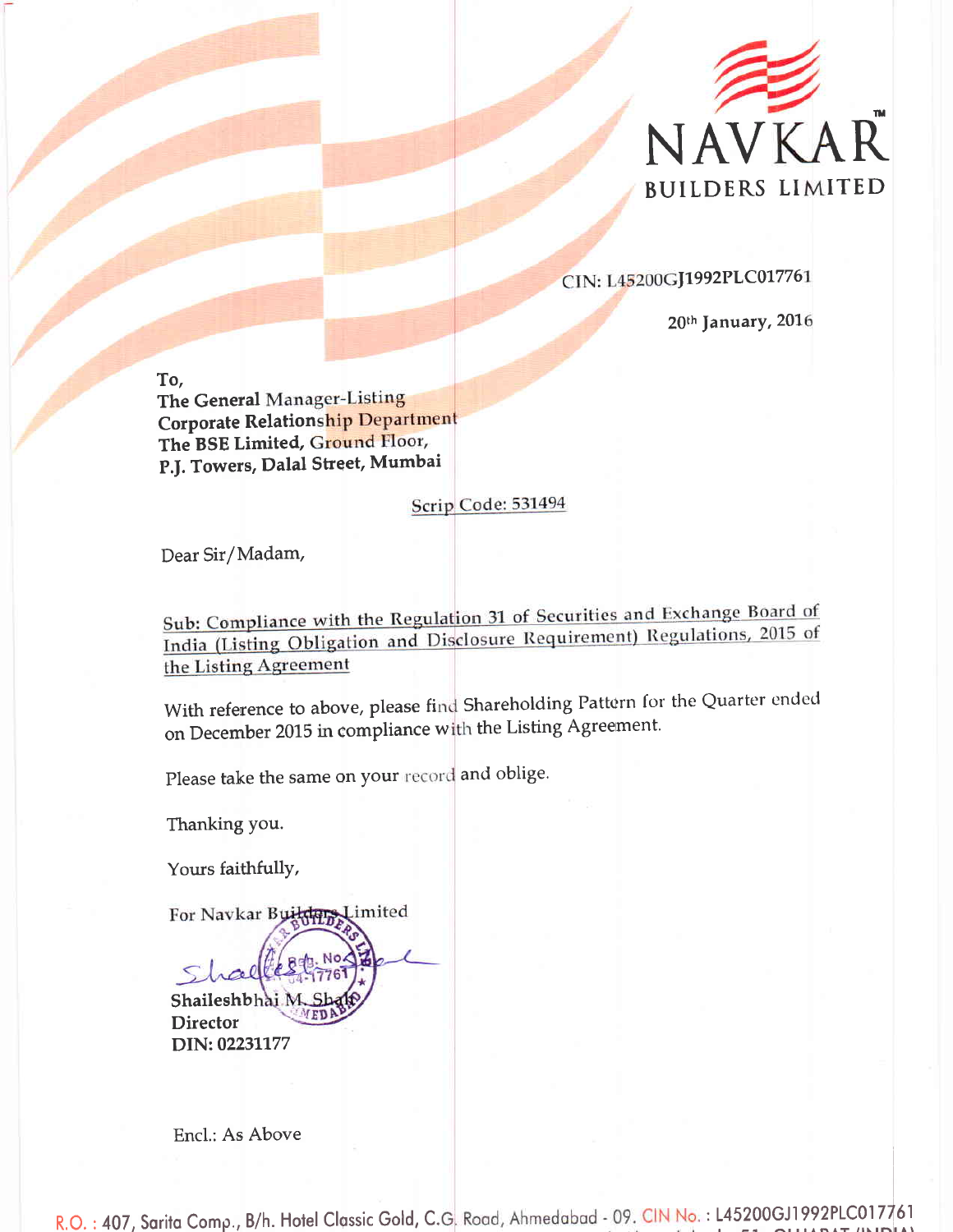Class of Security : Equity a. If under 31 (1)(b) then indicate the report for quarter ending: 31.12.2015 b. If under 31(1)(c) then indicate date of allotment/extinguishment: NA NAVKAR BUILDERS LIMITED Regulation 31(1)(b) Name of Scrip: Share Holding Pattern Filed under: 531494 Name of Listed Entity: Scrip Code:

| Declaration:                                                                                                                                                              | Yes           | $\frac{1}{2}$ |
|---------------------------------------------------------------------------------------------------------------------------------------------------------------------------|---------------|---------------|
| <b>Particulars</b>                                                                                                                                                        | $\frac{8}{2}$ | ž             |
|                                                                                                                                                                           |               |               |
| Whether the Listed Entity has issued any partly paid up shares?                                                                                                           | $\frac{1}{2}$ | $\frac{8}{2}$ |
|                                                                                                                                                                           |               |               |
| vhether the Listed Entity has any shares against which depository receipts are issued?<br>'2 Whether the Listed Entity has issued any Convertible Securities or Warrants? | $\frac{8}{1}$ | g             |
|                                                                                                                                                                           |               | $\frac{1}{2}$ |
|                                                                                                                                                                           | $\frac{1}{2}$ |               |
| * (Whether the Listed Entity has any shares in locked-in?                                                                                                                 |               | $\frac{1}{2}$ |
|                                                                                                                                                                           | ş             |               |
| 5 Whether any shares held by promoters are pledge or otherwise encumbered?                                                                                                |               |               |

NAVKAR BUILDERS LIMITED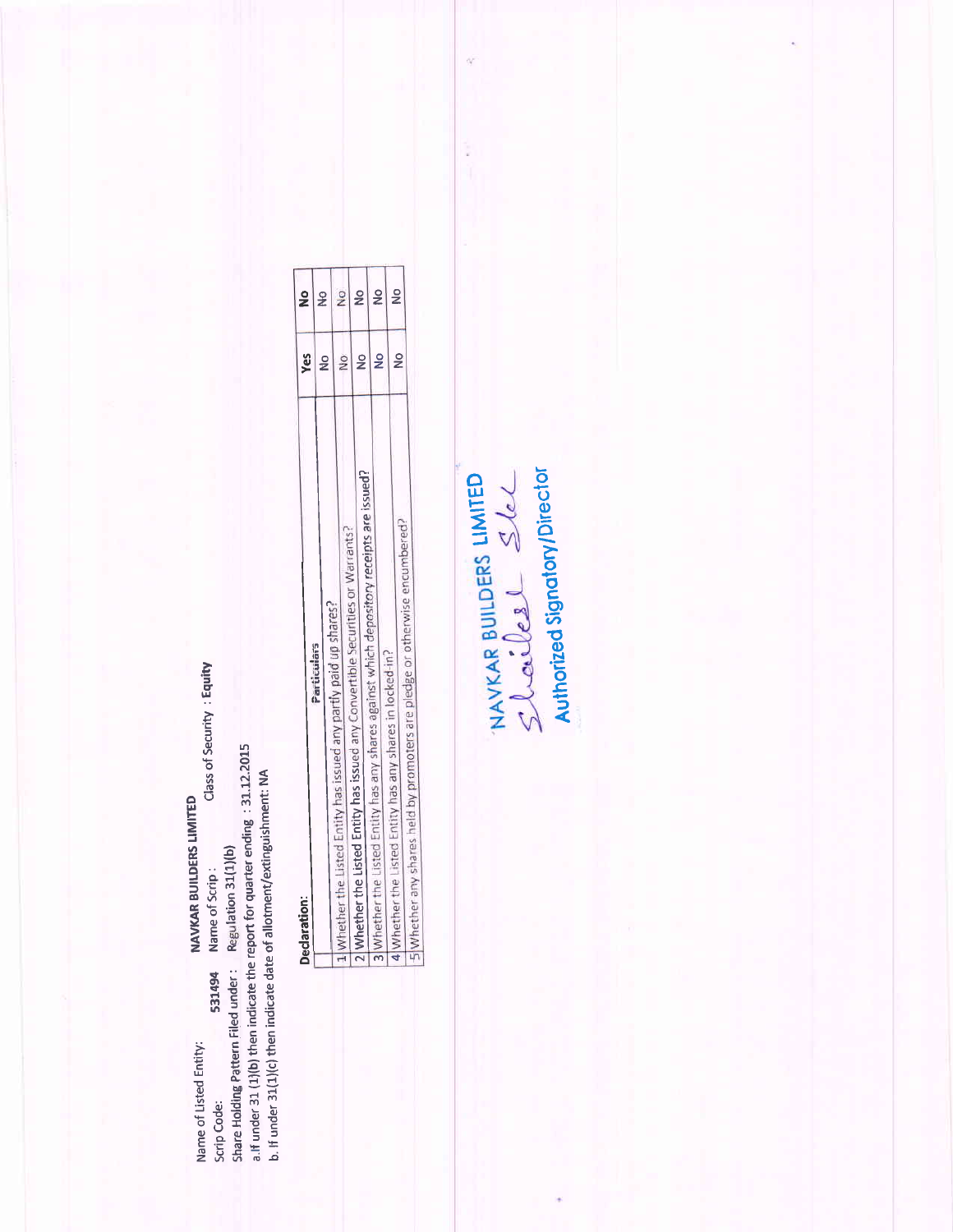Table I - Summary statement holding of specified securities

| shares held<br>Number of<br>equity<br>£.                              | total shares   d form (XIV)<br>dematerilize                                             |                                                                                          | 6,970,700                |                          | 10,018,200                |                         |                              |               |                            | 16,988,900                          |                      |
|-----------------------------------------------------------------------|-----------------------------------------------------------------------------------------|------------------------------------------------------------------------------------------|--------------------------|--------------------------|---------------------------|-------------------------|------------------------------|---------------|----------------------------|-------------------------------------|----------------------|
|                                                                       | As a % of                                                                               | held (b)                                                                                 |                          |                          |                           | $\overline{\mathbf{z}}$ | ₹                            | $\frac{4}{2}$ |                            |                                     |                      |
| pledged or otherwise<br>encumbared (XIII)<br>Number of shares         | No. (a)                                                                                 |                                                                                          | $\overline{\phantom{a}}$ |                          |                           | $\overline{\mathbf{z}}$ | ℥                            |               | $\overline{\frac{4}{2}}$   |                                     |                      |
| Number of Locked<br>in shares (XII)                                   | total shares<br>No. (a) As a % of                                                       | held (b)                                                                                 |                          | $\overline{\phantom{a}}$ |                           | c                       |                              |               | $\circ$                    | $\overline{a}$                      |                      |
|                                                                       |                                                                                         |                                                                                          |                          | d                        |                           |                         |                              |               |                            | ۰                                   |                      |
| Shareholding,<br>as a % assuming<br>full conversion<br>of convertible | securities (as a                                                                        | $(XI) = (VII) + (X)$ As<br>a % of (A+B+C2)<br>percentage of<br>diluted share<br>capital) |                          | 39 94                    | 6006                      |                         |                              |               |                            | 100.00                              |                      |
| No of shares<br>Outstanding<br>Underlying<br>convertible              | securities                                                                              | Warrants) (X)<br>(Hecluding                                                              |                          | 6970700                  | 10482,600                 |                         |                              |               |                            |                                     |                      |
|                                                                       | Total as a                                                                              | $(A+BF-C)$<br>% of                                                                       |                          |                          |                           |                         |                              |               |                            |                                     |                      |
|                                                                       |                                                                                         | Total                                                                                    |                          | $\overline{\circ}$       |                           |                         | $\overline{\circ}$           |               | $\overline{\circ}$         | c                                   |                      |
| Number of Voting Rights held in<br>each class of securities (IX)      | No of Voting Rights                                                                     | Class<br>A 6e<br>Class<br>leg: X                                                         |                          |                          |                           |                         |                              |               | O                          |                                     | ۰                    |
| Shareholding<br>as a % of total<br>no. of                             | shares(calcula<br>ted as per                                                            | Will) As a % of<br>SCRR, 1957)                                                           |                          | 39 94                    |                           | 6006                    |                              |               |                            |                                     | 100.00               |
| shares held<br>Total nos.<br>$(NII)$ =                                | $(W)+(V)+(VI)$                                                                          |                                                                                          |                          |                          | 6.970.700                 | 10,482,600              |                              |               |                            |                                     | 17,453,300           |
| shares<br>No of                                                       | <b>Receipts</b>                                                                         | Ê                                                                                        |                          |                          | ō                         | $\circ$                 | O                            | $\circ$       |                            |                                     |                      |
| Partly<br>No of                                                       | shares                                                                                  | held (V)                                                                                 |                          |                          |                           |                         |                              |               |                            |                                     |                      |
| No of fully<br>paid-up                                                | ers (III)   equity shares   paid-up   underlying  <br>  held (IV)   equity   Depository |                                                                                          |                          |                          | 6970700                   | 10482600                |                              |               |                            |                                     | $1.638$ $17.453.300$ |
| sharehold<br>Nos of                                                   |                                                                                         |                                                                                          |                          |                          | 4                         | 1634                    |                              |               |                            |                                     |                      |
| Category of shareholder (II)                                          |                                                                                         |                                                                                          |                          |                          | Promoter & Promoter Group | Public                  | (C) Non Promoter- Non Public |               | (C1) Shares underlying DRs | (C2) Shares held by Employee Trusts |                      |
| Cate<br><b>GoD</b>                                                    |                                                                                         |                                                                                          |                          |                          | (A)                       | $\overline{a}$          |                              |               |                            |                                     |                      |

NAVKAR BUILDERS LIMITED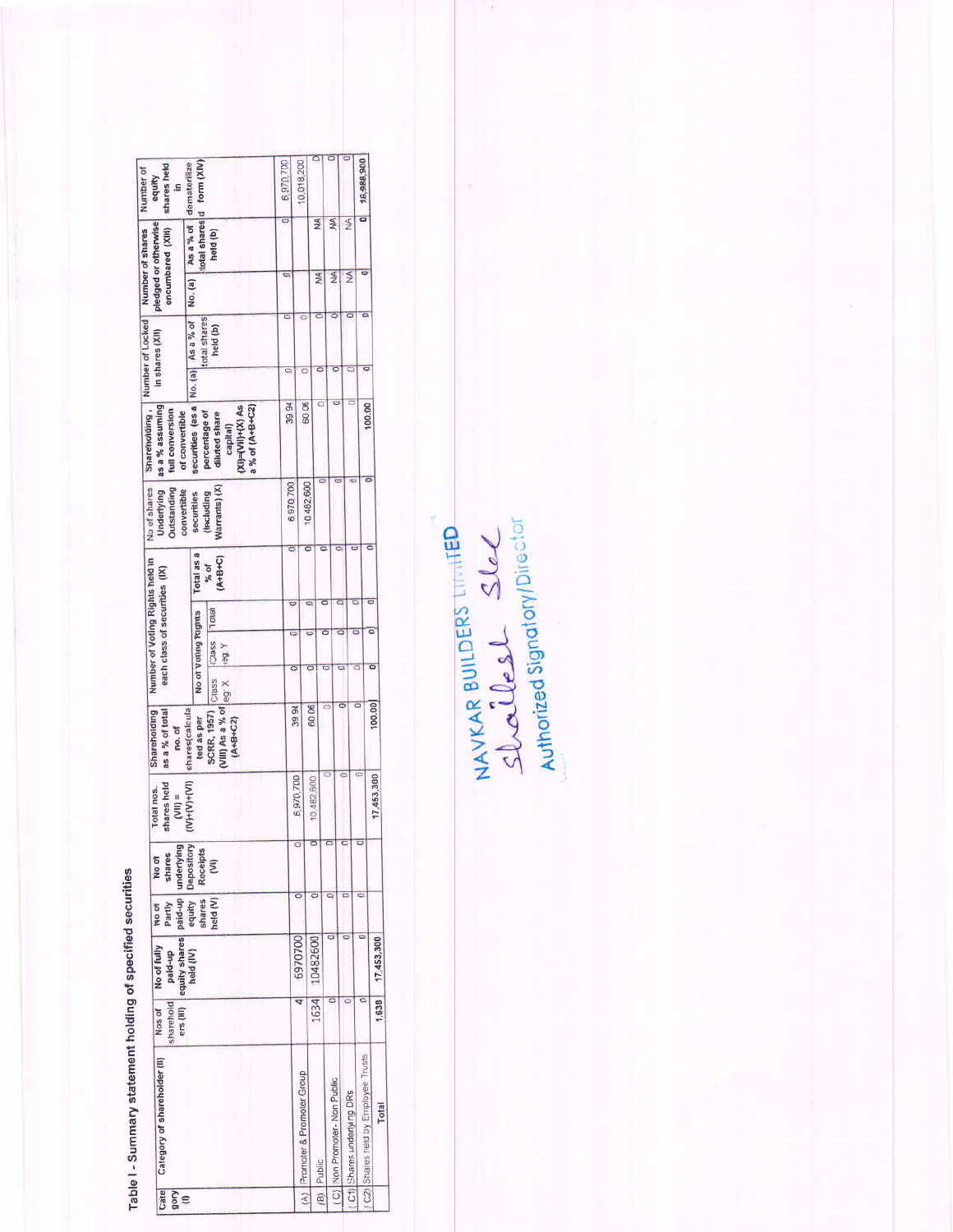| 5        |
|----------|
| $\vdots$ |
|          |
|          |
|          |
|          |
|          |
|          |
|          |
|          |
|          |
|          |
|          |
|          |
|          |
|          |
|          |

| 6,970,700<br>6,970,700<br>5,030,583<br>5,030,583<br>1,940,117<br>1,161,150<br>100<br>778,867<br>۰<br>$\phi$<br>$\circ$<br>$\circ$<br>O<br>O<br>$\circ$ $\circ$<br>$\circ$<br>$\circ$<br>۰<br>$\circ$<br>$\circ$<br>۰<br>$\circ$<br>ö<br>$\circ$<br>total shares<br>As a % of<br>#REF<br>held (b)<br>$\circ$ $\circ$<br>ļ0<br>$\circ$<br>$\circ$<br>a jo<br>$\circ$<br>$\circ$<br>O<br>o<br>$\circ$<br>$\circ$<br>$\circ$<br>$\circ$<br>C<br>$\circ$<br>O<br>No. (a)<br>$\circ$<br>Þ<br>$\circ$<br>$\circ$<br>G<br>O<br>$\circ$<br>$\circ$<br>۰<br>$\circ$<br>$\circ$<br>$\mathbb{C}$<br>$\circ$<br>õ<br>$\overline{C}$<br>$\circ$<br>ō<br>c<br>total shares<br>As a % of<br>held (b)<br>l O<br>۰<br>$\circ$<br>$\circ$<br>$\circ$<br>G<br>$\circ$<br>$\circ$<br>io<br>$\circ$<br>ö<br>۰<br>$\circ$<br>o<br>$\circ$<br>$\circ$<br>o<br>$\circ$<br>No. (a)<br>0.00<br>39.94<br>00.0<br>0.00<br>0.00<br>0.00<br>39.94<br><b>000</b><br>0.00<br>000<br>28.82<br>0.00<br>28 82<br>4.46<br>0.00<br>800<br>$(XI) = (VII) + (X)$ as a<br>11.12<br>6.65<br>securities (as a<br>% of $(A + B + C2)$<br>percentage of<br>diluted share<br>capital)<br>$\circ$<br>$\circ$<br>ö<br>۰<br>٥<br>Φ<br>$O$ $O$<br>$\circ$<br>$\circ$<br>$\overline{O}$<br>$\circ$<br>$\circ$<br>O<br>o<br>$\circ$<br>O<br>٥<br>Outstanding<br>convertible<br>securities<br>(Including<br>Warrants)<br>g<br>olo<br>¦0<br>$\Rightarrow$<br>$\frac{1}{2}$<br>$\overline{c}$<br>ø<br>۰<br>O<br>$\circ$<br>0<br>O<br>$\circ$<br>$\circ$<br>$\circ$<br>$\circ$<br>$\circ$<br>$\circ$<br>Total as a<br>% of Total<br>Voting<br>Rights<br>$\ddot{a}$<br>o,<br>$\circ$<br>ø<br>G<br>O<br>$\circ$<br>e<br>ی<br>o<br>$\circ$<br>m<br>$\circ$<br>ö<br>۰<br>o<br>ō<br>$\circ$<br>Total<br>No of Voting Rights<br>$\circ$<br>a<br>$\circ$<br>O O<br>$\circ$<br>$\circ$<br>ø<br>$\circ$<br>۰<br>$\circ$<br>o<br>$\Rightarrow$<br>$\circ$<br>ö<br>$\circ$<br>o<br>Ö<br>Class<br>en Y<br>Ŧ<br>۰<br>O <sub>o</sub><br>$\circ$<br>o<br>$\circ$<br>$\circ$<br>$\circ$<br>$\circ$<br>O.<br>O<br><b>IC</b><br>$\overline{C}$<br>$\circ$<br>O<br>o<br>$\circ$<br>$\Rightarrow$<br>Class<br>og X<br>0.00<br>0.00<br>88<br>0.00<br>0.00<br>F<br>26.82<br>0.00<br>28.82<br>4.46<br>0.00<br>11 12<br>685<br>SCRR, 1957)<br>shares(calcu<br>lated as per<br>As a % of<br>$\frac{9}{5}$<br>$(A + B + C2)$<br>(IIII)<br>$(N)+(V)+(V))$<br>5.030,583<br>5,030,583<br>6,970,700<br>1,161,150<br>100<br>1,940,117<br>778,867<br>ï<br>í4<br>ì.<br>ï<br>ł.<br>ł.<br>Þ<br>$\circ$<br>۵<br>c<br>۰<br>G<br>$\circ$<br>$\circ$<br>$\circ$<br>$\circ$<br>$\Box$<br>Ò<br>o<br>o<br>Depository<br>Receipts<br>ξ<br>$\circ$<br>$\circ$<br>₽<br>$\circ$<br>$\circ$<br>o<br>o<br>õ<br>ö<br>$\circ$<br>$\circ$<br>0<br>$\circ$<br>Ö<br>held (V)<br>shares<br>$\overline{\circ}$<br>100<br>$\circ$<br>5030583<br>1161150<br>778867<br>5030583<br>6,970,700<br>shares held<br>V<br>ä<br>ä<br>1940117<br>$\widehat{\epsilon}$<br>$\circ$<br>$\circ$<br>o<br>O<br>ö<br>ö<br>۳<br>ö<br>m<br>AAACN7212Q<br>ACMPP2410P<br>ACEPS7056G<br>ACEPS7056G<br>Individuals (Non-Resident Individuals/ Foreign<br>DAKSHESH RAMESHCHANDRA SHAH<br>DAKSHESH RAMESHCHANDRA SHAH<br>NAVKAR FISCAL SERVICES PVT LTD<br>Cental/State Government(s)<br>Financial Institutions/Banks<br>Foreign Portfolia investor<br>Any Other (Specify)<br>Bodies Corporate<br>Individuals/H.U.F<br>Sub-Total (A)(1)<br>SAMIR C PATEL<br>Government<br>ndividuals)<br>Institutions<br>Foreign<br>Indian | 39.94<br>6,970,700<br>$\circ$<br>o<br>6,970,700<br>ų<br>Total Shareholding of Promoter and Promoter Group<br>$(A)= (A)(1)+(A)(2)$<br>Sub-Total (A)(2)                   | Category & Name of the shareholders (1) | PAN <sub>(II)</sub> | sharehol<br>der <sub>(III)</sub><br>Nos of | No of fully<br>paid-up<br>equity | paid-up<br>equity<br>Partly | underlying<br>shares<br>No of | shares held<br>Total nos.<br>(100) | Shareholdin<br>gasa%of<br>total no. of |  | Number of Voting Rights held in<br>each class of securities (IX) | Underlying<br>shares<br>No of | as a % assuming<br>Shareholding,<br>full conversion<br>of convertible | Number of Locked<br>in shares (XII) | pledged or otherwise<br>Number of shares<br>encumbared (XIII) | equity shares<br>dematerilized<br>held in |
|----------------------------------------------------------------------------------------------------------------------------------------------------------------------------------------------------------------------------------------------------------------------------------------------------------------------------------------------------------------------------------------------------------------------------------------------------------------------------------------------------------------------------------------------------------------------------------------------------------------------------------------------------------------------------------------------------------------------------------------------------------------------------------------------------------------------------------------------------------------------------------------------------------------------------------------------------------------------------------------------------------------------------------------------------------------------------------------------------------------------------------------------------------------------------------------------------------------------------------------------------------------------------------------------------------------------------------------------------------------------------------------------------------------------------------------------------------------------------------------------------------------------------------------------------------------------------------------------------------------------------------------------------------------------------------------------------------------------------------------------------------------------------------------------------------------------------------------------------------------------------------------------------------------------------------------------------------------------------------------------------------------------------------------------------------------------------------------------------------------------------------------------------------------------------------------------------------------------------------------------------------------------------------------------------------------------------------------------------------------------------------------------------------------------------------------------------------------------------------------------------------------------------------------------------------------------------------------------------------------------------------------------------------------------------------------------------------------------------------------------------------------------------------------------------------------------------------------------------------------------------------------------------------------------------------------------------------------------------------------------------------------------------------------------------------------------------------------------------------------------------------------------------------------------------------------------------------------------------------------------------------------------------------------------------------------------------------------------------------------------------------------------------------------------------------------------------------------------------------|-------------------------------------------------------------------------------------------------------------------------------------------------------------------------|-----------------------------------------|---------------------|--------------------------------------------|----------------------------------|-----------------------------|-------------------------------|------------------------------------|----------------------------------------|--|------------------------------------------------------------------|-------------------------------|-----------------------------------------------------------------------|-------------------------------------|---------------------------------------------------------------|-------------------------------------------|
|                                                                                                                                                                                                                                                                                                                                                                                                                                                                                                                                                                                                                                                                                                                                                                                                                                                                                                                                                                                                                                                                                                                                                                                                                                                                                                                                                                                                                                                                                                                                                                                                                                                                                                                                                                                                                                                                                                                                                                                                                                                                                                                                                                                                                                                                                                                                                                                                                                                                                                                                                                                                                                                                                                                                                                                                                                                                                                                                                                                                                                                                                                                                                                                                                                                                                                                                                                                                                                                                                  | (e) Any Other (Specify)<br>(5)<br>C<br>a<br>Ê<br>$\hat{c}$<br>$\left( \overline{B}\right)$<br>O<br>$\widehat{e}$<br>E<br>(a)<br>F<br>$\left( 2\right)$<br>ė<br>cy.<br>m |                                         |                     |                                            |                                  |                             |                               |                                    |                                        |  |                                                                  |                               |                                                                       |                                     |                                                               | form (XIV)                                |
|                                                                                                                                                                                                                                                                                                                                                                                                                                                                                                                                                                                                                                                                                                                                                                                                                                                                                                                                                                                                                                                                                                                                                                                                                                                                                                                                                                                                                                                                                                                                                                                                                                                                                                                                                                                                                                                                                                                                                                                                                                                                                                                                                                                                                                                                                                                                                                                                                                                                                                                                                                                                                                                                                                                                                                                                                                                                                                                                                                                                                                                                                                                                                                                                                                                                                                                                                                                                                                                                                  |                                                                                                                                                                         |                                         |                     |                                            |                                  |                             |                               |                                    |                                        |  |                                                                  |                               |                                                                       |                                     |                                                               |                                           |
|                                                                                                                                                                                                                                                                                                                                                                                                                                                                                                                                                                                                                                                                                                                                                                                                                                                                                                                                                                                                                                                                                                                                                                                                                                                                                                                                                                                                                                                                                                                                                                                                                                                                                                                                                                                                                                                                                                                                                                                                                                                                                                                                                                                                                                                                                                                                                                                                                                                                                                                                                                                                                                                                                                                                                                                                                                                                                                                                                                                                                                                                                                                                                                                                                                                                                                                                                                                                                                                                                  |                                                                                                                                                                         |                                         |                     |                                            |                                  |                             |                               |                                    |                                        |  |                                                                  |                               |                                                                       |                                     |                                                               |                                           |
|                                                                                                                                                                                                                                                                                                                                                                                                                                                                                                                                                                                                                                                                                                                                                                                                                                                                                                                                                                                                                                                                                                                                                                                                                                                                                                                                                                                                                                                                                                                                                                                                                                                                                                                                                                                                                                                                                                                                                                                                                                                                                                                                                                                                                                                                                                                                                                                                                                                                                                                                                                                                                                                                                                                                                                                                                                                                                                                                                                                                                                                                                                                                                                                                                                                                                                                                                                                                                                                                                  |                                                                                                                                                                         |                                         |                     |                                            |                                  |                             |                               |                                    |                                        |  |                                                                  |                               |                                                                       |                                     |                                                               |                                           |
|                                                                                                                                                                                                                                                                                                                                                                                                                                                                                                                                                                                                                                                                                                                                                                                                                                                                                                                                                                                                                                                                                                                                                                                                                                                                                                                                                                                                                                                                                                                                                                                                                                                                                                                                                                                                                                                                                                                                                                                                                                                                                                                                                                                                                                                                                                                                                                                                                                                                                                                                                                                                                                                                                                                                                                                                                                                                                                                                                                                                                                                                                                                                                                                                                                                                                                                                                                                                                                                                                  |                                                                                                                                                                         |                                         |                     |                                            |                                  |                             |                               |                                    |                                        |  |                                                                  |                               |                                                                       |                                     |                                                               |                                           |
|                                                                                                                                                                                                                                                                                                                                                                                                                                                                                                                                                                                                                                                                                                                                                                                                                                                                                                                                                                                                                                                                                                                                                                                                                                                                                                                                                                                                                                                                                                                                                                                                                                                                                                                                                                                                                                                                                                                                                                                                                                                                                                                                                                                                                                                                                                                                                                                                                                                                                                                                                                                                                                                                                                                                                                                                                                                                                                                                                                                                                                                                                                                                                                                                                                                                                                                                                                                                                                                                                  |                                                                                                                                                                         |                                         |                     |                                            |                                  |                             |                               |                                    |                                        |  |                                                                  |                               |                                                                       |                                     |                                                               |                                           |
|                                                                                                                                                                                                                                                                                                                                                                                                                                                                                                                                                                                                                                                                                                                                                                                                                                                                                                                                                                                                                                                                                                                                                                                                                                                                                                                                                                                                                                                                                                                                                                                                                                                                                                                                                                                                                                                                                                                                                                                                                                                                                                                                                                                                                                                                                                                                                                                                                                                                                                                                                                                                                                                                                                                                                                                                                                                                                                                                                                                                                                                                                                                                                                                                                                                                                                                                                                                                                                                                                  |                                                                                                                                                                         |                                         |                     |                                            |                                  |                             |                               |                                    |                                        |  |                                                                  |                               |                                                                       |                                     |                                                               |                                           |
|                                                                                                                                                                                                                                                                                                                                                                                                                                                                                                                                                                                                                                                                                                                                                                                                                                                                                                                                                                                                                                                                                                                                                                                                                                                                                                                                                                                                                                                                                                                                                                                                                                                                                                                                                                                                                                                                                                                                                                                                                                                                                                                                                                                                                                                                                                                                                                                                                                                                                                                                                                                                                                                                                                                                                                                                                                                                                                                                                                                                                                                                                                                                                                                                                                                                                                                                                                                                                                                                                  |                                                                                                                                                                         |                                         |                     |                                            |                                  |                             |                               |                                    |                                        |  |                                                                  |                               |                                                                       |                                     |                                                               |                                           |
|                                                                                                                                                                                                                                                                                                                                                                                                                                                                                                                                                                                                                                                                                                                                                                                                                                                                                                                                                                                                                                                                                                                                                                                                                                                                                                                                                                                                                                                                                                                                                                                                                                                                                                                                                                                                                                                                                                                                                                                                                                                                                                                                                                                                                                                                                                                                                                                                                                                                                                                                                                                                                                                                                                                                                                                                                                                                                                                                                                                                                                                                                                                                                                                                                                                                                                                                                                                                                                                                                  |                                                                                                                                                                         |                                         |                     |                                            |                                  |                             |                               |                                    |                                        |  |                                                                  |                               |                                                                       |                                     |                                                               |                                           |
|                                                                                                                                                                                                                                                                                                                                                                                                                                                                                                                                                                                                                                                                                                                                                                                                                                                                                                                                                                                                                                                                                                                                                                                                                                                                                                                                                                                                                                                                                                                                                                                                                                                                                                                                                                                                                                                                                                                                                                                                                                                                                                                                                                                                                                                                                                                                                                                                                                                                                                                                                                                                                                                                                                                                                                                                                                                                                                                                                                                                                                                                                                                                                                                                                                                                                                                                                                                                                                                                                  |                                                                                                                                                                         |                                         |                     |                                            |                                  |                             |                               |                                    |                                        |  |                                                                  |                               |                                                                       |                                     |                                                               |                                           |
|                                                                                                                                                                                                                                                                                                                                                                                                                                                                                                                                                                                                                                                                                                                                                                                                                                                                                                                                                                                                                                                                                                                                                                                                                                                                                                                                                                                                                                                                                                                                                                                                                                                                                                                                                                                                                                                                                                                                                                                                                                                                                                                                                                                                                                                                                                                                                                                                                                                                                                                                                                                                                                                                                                                                                                                                                                                                                                                                                                                                                                                                                                                                                                                                                                                                                                                                                                                                                                                                                  |                                                                                                                                                                         |                                         |                     |                                            |                                  |                             |                               |                                    |                                        |  |                                                                  |                               |                                                                       |                                     |                                                               |                                           |
|                                                                                                                                                                                                                                                                                                                                                                                                                                                                                                                                                                                                                                                                                                                                                                                                                                                                                                                                                                                                                                                                                                                                                                                                                                                                                                                                                                                                                                                                                                                                                                                                                                                                                                                                                                                                                                                                                                                                                                                                                                                                                                                                                                                                                                                                                                                                                                                                                                                                                                                                                                                                                                                                                                                                                                                                                                                                                                                                                                                                                                                                                                                                                                                                                                                                                                                                                                                                                                                                                  |                                                                                                                                                                         |                                         |                     |                                            |                                  |                             |                               |                                    |                                        |  |                                                                  |                               |                                                                       |                                     |                                                               |                                           |
|                                                                                                                                                                                                                                                                                                                                                                                                                                                                                                                                                                                                                                                                                                                                                                                                                                                                                                                                                                                                                                                                                                                                                                                                                                                                                                                                                                                                                                                                                                                                                                                                                                                                                                                                                                                                                                                                                                                                                                                                                                                                                                                                                                                                                                                                                                                                                                                                                                                                                                                                                                                                                                                                                                                                                                                                                                                                                                                                                                                                                                                                                                                                                                                                                                                                                                                                                                                                                                                                                  |                                                                                                                                                                         |                                         |                     |                                            |                                  |                             |                               |                                    |                                        |  |                                                                  |                               |                                                                       |                                     |                                                               |                                           |
|                                                                                                                                                                                                                                                                                                                                                                                                                                                                                                                                                                                                                                                                                                                                                                                                                                                                                                                                                                                                                                                                                                                                                                                                                                                                                                                                                                                                                                                                                                                                                                                                                                                                                                                                                                                                                                                                                                                                                                                                                                                                                                                                                                                                                                                                                                                                                                                                                                                                                                                                                                                                                                                                                                                                                                                                                                                                                                                                                                                                                                                                                                                                                                                                                                                                                                                                                                                                                                                                                  |                                                                                                                                                                         |                                         |                     |                                            |                                  |                             |                               |                                    |                                        |  |                                                                  |                               |                                                                       |                                     |                                                               |                                           |
|                                                                                                                                                                                                                                                                                                                                                                                                                                                                                                                                                                                                                                                                                                                                                                                                                                                                                                                                                                                                                                                                                                                                                                                                                                                                                                                                                                                                                                                                                                                                                                                                                                                                                                                                                                                                                                                                                                                                                                                                                                                                                                                                                                                                                                                                                                                                                                                                                                                                                                                                                                                                                                                                                                                                                                                                                                                                                                                                                                                                                                                                                                                                                                                                                                                                                                                                                                                                                                                                                  |                                                                                                                                                                         |                                         |                     |                                            |                                  |                             |                               |                                    |                                        |  |                                                                  |                               |                                                                       |                                     |                                                               |                                           |
|                                                                                                                                                                                                                                                                                                                                                                                                                                                                                                                                                                                                                                                                                                                                                                                                                                                                                                                                                                                                                                                                                                                                                                                                                                                                                                                                                                                                                                                                                                                                                                                                                                                                                                                                                                                                                                                                                                                                                                                                                                                                                                                                                                                                                                                                                                                                                                                                                                                                                                                                                                                                                                                                                                                                                                                                                                                                                                                                                                                                                                                                                                                                                                                                                                                                                                                                                                                                                                                                                  |                                                                                                                                                                         |                                         |                     |                                            |                                  |                             |                               |                                    |                                        |  |                                                                  |                               |                                                                       |                                     |                                                               |                                           |
|                                                                                                                                                                                                                                                                                                                                                                                                                                                                                                                                                                                                                                                                                                                                                                                                                                                                                                                                                                                                                                                                                                                                                                                                                                                                                                                                                                                                                                                                                                                                                                                                                                                                                                                                                                                                                                                                                                                                                                                                                                                                                                                                                                                                                                                                                                                                                                                                                                                                                                                                                                                                                                                                                                                                                                                                                                                                                                                                                                                                                                                                                                                                                                                                                                                                                                                                                                                                                                                                                  |                                                                                                                                                                         |                                         |                     |                                            |                                  |                             |                               |                                    |                                        |  |                                                                  |                               |                                                                       |                                     |                                                               |                                           |
|                                                                                                                                                                                                                                                                                                                                                                                                                                                                                                                                                                                                                                                                                                                                                                                                                                                                                                                                                                                                                                                                                                                                                                                                                                                                                                                                                                                                                                                                                                                                                                                                                                                                                                                                                                                                                                                                                                                                                                                                                                                                                                                                                                                                                                                                                                                                                                                                                                                                                                                                                                                                                                                                                                                                                                                                                                                                                                                                                                                                                                                                                                                                                                                                                                                                                                                                                                                                                                                                                  |                                                                                                                                                                         |                                         |                     |                                            |                                  |                             |                               |                                    |                                        |  |                                                                  |                               |                                                                       |                                     |                                                               |                                           |
|                                                                                                                                                                                                                                                                                                                                                                                                                                                                                                                                                                                                                                                                                                                                                                                                                                                                                                                                                                                                                                                                                                                                                                                                                                                                                                                                                                                                                                                                                                                                                                                                                                                                                                                                                                                                                                                                                                                                                                                                                                                                                                                                                                                                                                                                                                                                                                                                                                                                                                                                                                                                                                                                                                                                                                                                                                                                                                                                                                                                                                                                                                                                                                                                                                                                                                                                                                                                                                                                                  |                                                                                                                                                                         |                                         |                     |                                            |                                  |                             |                               |                                    |                                        |  |                                                                  |                               |                                                                       |                                     |                                                               |                                           |
|                                                                                                                                                                                                                                                                                                                                                                                                                                                                                                                                                                                                                                                                                                                                                                                                                                                                                                                                                                                                                                                                                                                                                                                                                                                                                                                                                                                                                                                                                                                                                                                                                                                                                                                                                                                                                                                                                                                                                                                                                                                                                                                                                                                                                                                                                                                                                                                                                                                                                                                                                                                                                                                                                                                                                                                                                                                                                                                                                                                                                                                                                                                                                                                                                                                                                                                                                                                                                                                                                  |                                                                                                                                                                         |                                         |                     |                                            |                                  |                             |                               |                                    |                                        |  |                                                                  |                               |                                                                       |                                     |                                                               |                                           |
|                                                                                                                                                                                                                                                                                                                                                                                                                                                                                                                                                                                                                                                                                                                                                                                                                                                                                                                                                                                                                                                                                                                                                                                                                                                                                                                                                                                                                                                                                                                                                                                                                                                                                                                                                                                                                                                                                                                                                                                                                                                                                                                                                                                                                                                                                                                                                                                                                                                                                                                                                                                                                                                                                                                                                                                                                                                                                                                                                                                                                                                                                                                                                                                                                                                                                                                                                                                                                                                                                  |                                                                                                                                                                         |                                         |                     |                                            |                                  |                             |                               |                                    |                                        |  |                                                                  |                               |                                                                       |                                     |                                                               |                                           |
|                                                                                                                                                                                                                                                                                                                                                                                                                                                                                                                                                                                                                                                                                                                                                                                                                                                                                                                                                                                                                                                                                                                                                                                                                                                                                                                                                                                                                                                                                                                                                                                                                                                                                                                                                                                                                                                                                                                                                                                                                                                                                                                                                                                                                                                                                                                                                                                                                                                                                                                                                                                                                                                                                                                                                                                                                                                                                                                                                                                                                                                                                                                                                                                                                                                                                                                                                                                                                                                                                  |                                                                                                                                                                         |                                         |                     |                                            |                                  |                             |                               |                                    |                                        |  |                                                                  |                               |                                                                       |                                     |                                                               |                                           |
|                                                                                                                                                                                                                                                                                                                                                                                                                                                                                                                                                                                                                                                                                                                                                                                                                                                                                                                                                                                                                                                                                                                                                                                                                                                                                                                                                                                                                                                                                                                                                                                                                                                                                                                                                                                                                                                                                                                                                                                                                                                                                                                                                                                                                                                                                                                                                                                                                                                                                                                                                                                                                                                                                                                                                                                                                                                                                                                                                                                                                                                                                                                                                                                                                                                                                                                                                                                                                                                                                  |                                                                                                                                                                         |                                         |                     |                                            |                                  |                             |                               |                                    |                                        |  |                                                                  |                               |                                                                       |                                     |                                                               |                                           |

NAVKAR BUILDERS LIMITED

Authorized Signatory/Director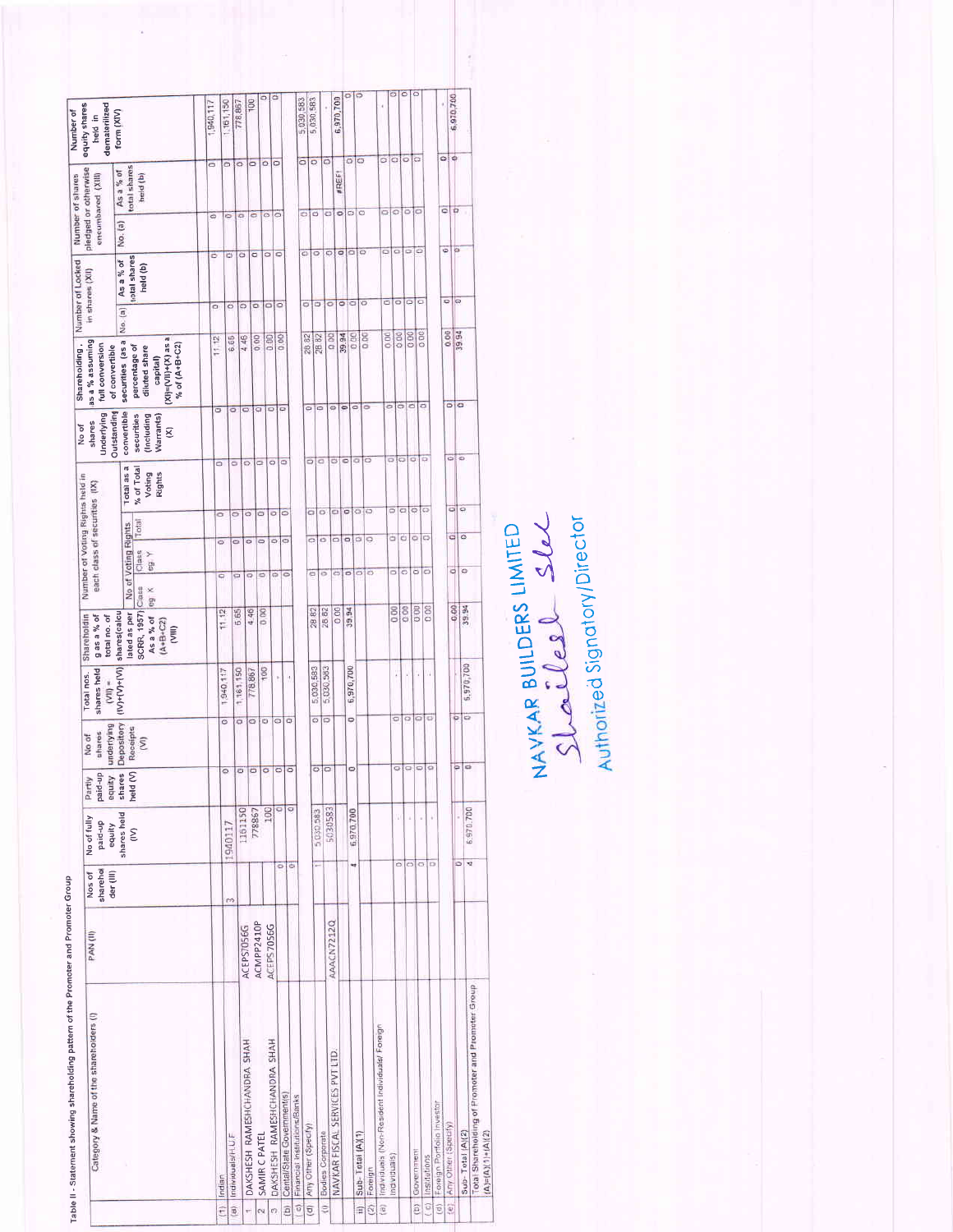| Details of Shares which remain unclaimed may be given hear along with<br>details such as number of shareholders, outstanding shares held in<br>demat/unclaimed suspense account, voting rights which are frozen etc. |                   |
|----------------------------------------------------------------------------------------------------------------------------------------------------------------------------------------------------------------------|-------------------|
| No. of shareholders                                                                                                                                                                                                  | No of Shares held |
|                                                                                                                                                                                                                      | <b>NIL</b>        |
|                                                                                                                                                                                                                      |                   |
|                                                                                                                                                                                                                      |                   |

NAVKAR BUILDERS LIMITED

Schaelest Stel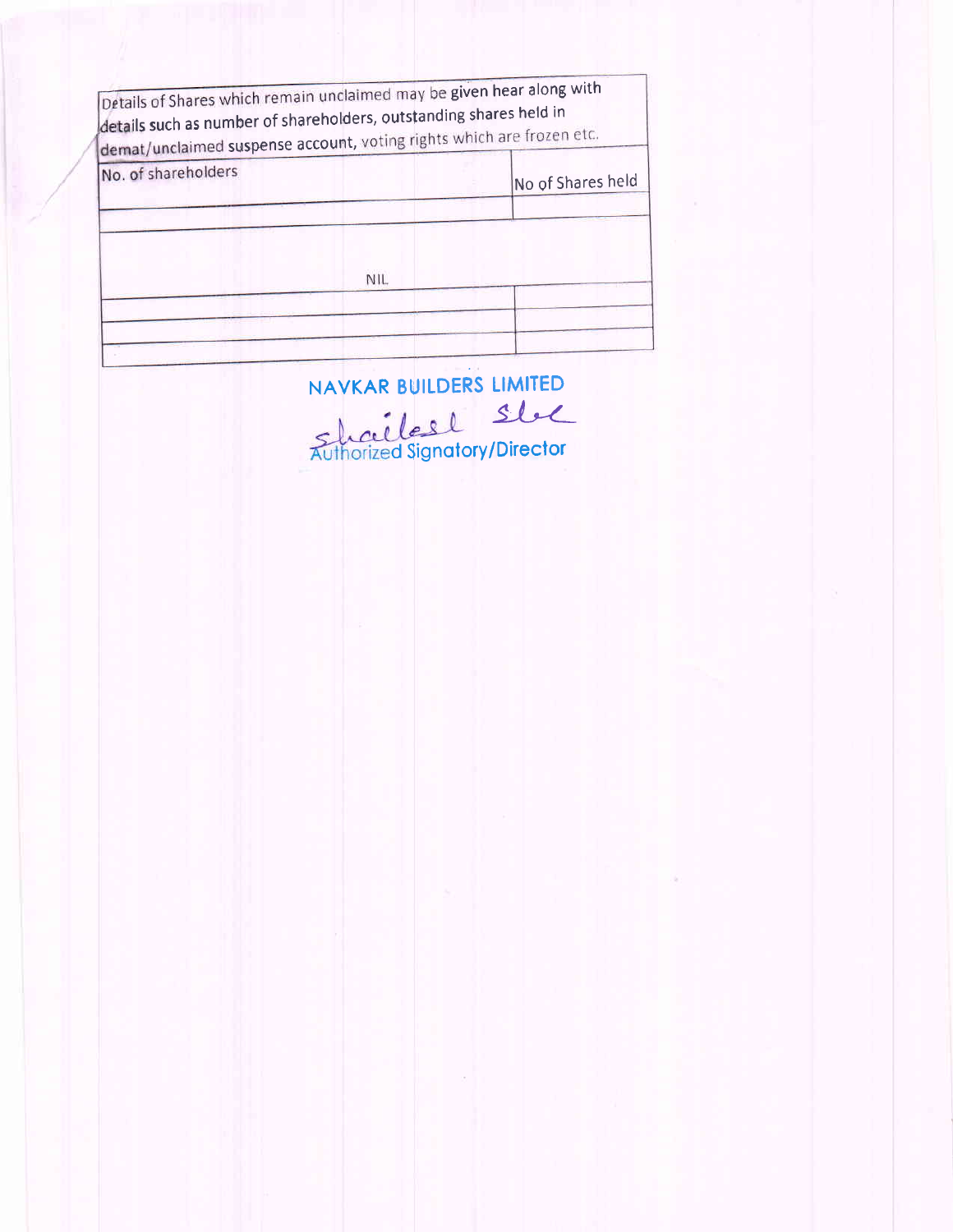## **Table III - Statement showing shareholding pattern of the Public Shareholder**

|                | Category & Name of the shareholders (I)                                                      | <b>PAN(II)</b>           | Nos of<br>shareholde<br>r (III) | No of fully paid-<br>up equity shares<br>held (IV) | Partly<br>paid-up<br>equity<br>shares | No of<br>shares<br>underlying<br>Depository | Total nos.<br>shares held<br>$(VII) =$<br>$(IV)+(V)+(VI)$ | Shareholdi<br>ng as a %<br>of total no.<br>of                                                         | each class of securities (IX)         | Number of Voting Rights held in                       | No of shares<br><b>Underlying</b><br>Outstanding<br>convertible | <b>Total</b><br>Shareholding<br>as a % assuming<br>ull conversion o                |         | Number of Locked<br>in shares (XII)   |                                   | Number of shares<br>pledged or otherwise<br>encumbared (XIII) | Number of equity shares<br>held in dematerilized form<br>(XIV) |
|----------------|----------------------------------------------------------------------------------------------|--------------------------|---------------------------------|----------------------------------------------------|---------------------------------------|---------------------------------------------|-----------------------------------------------------------|-------------------------------------------------------------------------------------------------------|---------------------------------------|-------------------------------------------------------|-----------------------------------------------------------------|------------------------------------------------------------------------------------|---------|---------------------------------------|-----------------------------------|---------------------------------------------------------------|----------------------------------------------------------------|
|                |                                                                                              |                          |                                 |                                                    | held (V)                              | <b>Receipts</b><br>(VI)                     |                                                           | shares(calc<br>Class<br>ulated as<br>eg: X<br>per SCRR,<br>1957) As a<br>% of<br>$(A+B+C2)$<br>(VIII) | No of Voting Rights<br>Class<br>eg: Y | Total as a<br>Total<br>% of Total<br>Voting<br>Rights | securities<br>(Including<br>Warrants) (X)                       | convertible<br>securities (as a<br>percentage of<br>diluted share<br>capital) (XI) | No. (a) | As a % of<br>total shares<br>held (b) | No. (Not<br>applicab<br>$le)$ (a) | As a % of<br>total shares<br>held (Not<br>applicable)(<br>b)  |                                                                |
|                | (1) Institutions                                                                             |                          |                                 |                                                    |                                       |                                             |                                                           |                                                                                                       |                                       |                                                       |                                                                 |                                                                                    |         |                                       |                                   |                                                               |                                                                |
| (a)            | Mutual Fund/UTI                                                                              |                          |                                 |                                                    |                                       |                                             | $\sim$                                                    | 0.00                                                                                                  |                                       |                                                       |                                                                 | 0.00                                                                               |         | $\Omega$                              | <b>NA</b>                         | <b>NA</b>                                                     | $\sim$                                                         |
|                | (b) Venture Capital Funds                                                                    |                          |                                 |                                                    |                                       |                                             | $\overline{\phantom{0}}$                                  | 0.00<br>0.00                                                                                          |                                       |                                                       |                                                                 | 0.00<br>0.00                                                                       |         | $\Omega$                              | <b>NA</b><br><b>NA</b>            | <b>NA</b><br><b>NA</b>                                        | $\overline{a}$<br>$\overline{a}$                               |
|                | (c) Alternate Investment Funds                                                               |                          |                                 |                                                    |                                       |                                             | $\mathbf 0$                                               | 0.00                                                                                                  |                                       |                                                       |                                                                 | 0.00                                                                               |         |                                       | <b>NA</b>                         | <b>NA</b>                                                     | $\sim$                                                         |
|                | (d) Foreign Venture Capital Investors                                                        |                          |                                 |                                                    |                                       |                                             |                                                           | 0.00                                                                                                  |                                       |                                                       |                                                                 | 0.00                                                                               |         |                                       | <b>NA</b>                         | <b>NA</b>                                                     | $\overline{\phantom{a}}$                                       |
|                | (e) Foreign Portfolio Investors                                                              |                          |                                 |                                                    |                                       |                                             | $\sim$                                                    | 0.00                                                                                                  |                                       |                                                       |                                                                 | 0.00                                                                               |         | n                                     | NA                                | <b>NA</b>                                                     | $\sim$                                                         |
|                | (f) Financial Institutions Banks<br>(g) Insurance Companies                                  |                          |                                 |                                                    |                                       |                                             | $\sim$                                                    | 0.00<br>0.00                                                                                          |                                       |                                                       |                                                                 | 0.00<br>0.00                                                                       |         | $\Omega$                              | <b>NA</b><br><b>NA</b>            | <b>NA</b><br><b>NA</b>                                        | $\sim$<br>- 0                                                  |
|                | (h) Provident Funds/Pension Funds                                                            |                          |                                 |                                                    |                                       |                                             |                                                           | 0.00                                                                                                  |                                       |                                                       |                                                                 | 0.00                                                                               |         |                                       | NA                                | NA                                                            |                                                                |
|                | Any Other (specify)                                                                          |                          |                                 |                                                    |                                       |                                             |                                                           |                                                                                                       |                                       |                                                       |                                                                 |                                                                                    |         |                                       |                                   |                                                               |                                                                |
|                | (i) Foreign Institutional Investors                                                          |                          |                                 |                                                    |                                       |                                             | $\sim$                                                    | 0.00                                                                                                  | $\Omega$                              | $\Omega$                                              | - 0                                                             | 0.00                                                                               |         | $\Omega$                              | NA                                | NA                                                            | $\sim$                                                         |
|                | Sub-Total (B)(1)                                                                             |                          |                                 |                                                    |                                       |                                             | $\sim$                                                    | 0.00<br>0.00                                                                                          |                                       |                                                       | $\Omega$                                                        | 0.00<br>0.00                                                                       |         | $\Omega$                              | <b>NA</b><br><b>NA</b>            | <b>NA</b><br><b>NA</b>                                        | $\sim$<br>$\sim$                                               |
| (2)            | Central Government/State Government(s)/President of India                                    |                          |                                 |                                                    |                                       |                                             |                                                           |                                                                                                       |                                       |                                                       |                                                                 |                                                                                    |         |                                       | <b>NA</b>                         | <b>NA</b>                                                     |                                                                |
|                | Sub-Total (B)(2)                                                                             |                          |                                 | 0                                                  |                                       |                                             | 0                                                         | $\mathbf{0}$                                                                                          | $\Omega$                              | $\bf{0}$                                              | $\mathbf{0}$                                                    | $\bf{0}$                                                                           |         | $\mathbf{0}$                          | <b>NA</b>                         | <b>NA</b>                                                     |                                                                |
| (3)            | <b>Non-Institutions</b>                                                                      |                          |                                 |                                                    |                                       |                                             |                                                           |                                                                                                       |                                       |                                                       |                                                                 |                                                                                    |         |                                       |                                   |                                                               |                                                                |
| (a)            | Individuals -<br>i.Individual shareholders holding<br>nominal share capital up to Rs.2 lakhs |                          | 1,584                           | 978,051                                            |                                       |                                             | 978,051                                                   | 5.60                                                                                                  |                                       |                                                       |                                                                 | 5.60                                                                               |         |                                       | NA                                | <b>NA</b>                                                     | 688,051                                                        |
|                | ii.Individual shareholders holding nominal share capital in<br>excess of Rs.2 lakhs [Note 1] | AMNPP4455H               | 2 <sup>1</sup>                  | 3338583                                            |                                       |                                             | 3338583                                                   | 19.13                                                                                                 |                                       |                                                       |                                                                 | 19.13                                                                              |         |                                       | NA                                | <b>NA</b>                                                     | 3165183                                                        |
| $\overline{2}$ | KEYUR SURESHCHANDRA PATEL                                                                    | ABOPM4380J               |                                 | 442000                                             |                                       |                                             |                                                           |                                                                                                       |                                       |                                                       |                                                                 |                                                                                    |         |                                       |                                   |                                                               | 442000                                                         |
|                | RENUBALA ASHOKKUMAR MIGLANI                                                                  |                          |                                 | 325000                                             |                                       |                                             |                                                           |                                                                                                       |                                       |                                                       |                                                                 |                                                                                    |         |                                       |                                   |                                                               | 325000                                                         |
|                | ASHOKKUMAR HAKAMCHAND MIGLANI                                                                | ABSPM6773F               |                                 | 325000                                             |                                       |                                             |                                                           |                                                                                                       |                                       |                                                       |                                                                 |                                                                                    |         |                                       |                                   |                                                               | 325000                                                         |
|                | ARVINDBHAI BHAIJIBHAI PATEL                                                                  | APHPP3188A               |                                 | 242000                                             |                                       |                                             |                                                           |                                                                                                       |                                       |                                                       |                                                                 |                                                                                    |         |                                       |                                   |                                                               | 242000                                                         |
|                | PATEL URVI BHAGWANBHAI                                                                       | BLUPP4979D               |                                 | 242000                                             |                                       |                                             |                                                           |                                                                                                       |                                       |                                                       |                                                                 |                                                                                    |         |                                       |                                   |                                                               | 242000                                                         |
|                | <b>TEJAS A PATEL</b>                                                                         | AKGPP3971M               |                                 | 242000                                             |                                       |                                             |                                                           |                                                                                                       |                                       |                                                       |                                                                 |                                                                                    |         |                                       |                                   |                                                               | 242000                                                         |
|                | SURESHCHANDRA BHAIJIBHAI PATEL                                                               | ACNPP2573N               |                                 | 242000                                             |                                       |                                             |                                                           |                                                                                                       |                                       |                                                       |                                                                 |                                                                                    |         |                                       |                                   |                                                               | 242000                                                         |
| 8              | TUSHAR HASMUKHBHAI PATEL                                                                     | AIUPP6956C               |                                 | 200000                                             |                                       |                                             |                                                           |                                                                                                       |                                       |                                                       |                                                                 |                                                                                    |         |                                       |                                   |                                                               | 200000                                                         |
| (b)            | NBFCs registered with RBI                                                                    |                          |                                 |                                                    |                                       |                                             | 0                                                         | 0.00                                                                                                  |                                       |                                                       | $\Omega$                                                        | 0.00                                                                               |         |                                       | <b>NA</b>                         | <b>NA</b>                                                     |                                                                |
|                | (c) Employee Trust<br>(holding DRs) (balancing figure)<br>(d) Overseas Depositories          |                          |                                 |                                                    |                                       |                                             |                                                           | 0.00<br>0.00                                                                                          |                                       |                                                       |                                                                 | 0.00<br>0.00                                                                       |         | $\Omega$                              | <b>NA</b><br><b>NA</b>            | <b>NA</b><br><b>NA</b>                                        | $\Omega$                                                       |
|                |                                                                                              |                          |                                 |                                                    |                                       |                                             |                                                           |                                                                                                       |                                       |                                                       |                                                                 |                                                                                    |         |                                       |                                   |                                                               |                                                                |
|                | (e) Any Other (Specify)                                                                      |                          | 29                              | 6,165,966                                          |                                       |                                             | 6,165,966                                                 | 35.33                                                                                                 |                                       |                                                       |                                                                 | 35.33                                                                              |         |                                       | <b>NA</b>                         | <b>NA</b>                                                     | 6,164,966                                                      |
|                | Bodies Corporate [Note 1]<br>EFFICENT TIE-UP PRIVATE LIMITED                                 | AACCE8022D               | 21                              | 4.385.092<br>3,925,000                             |                                       |                                             | 4.385.092                                                 | 25.12                                                                                                 |                                       |                                                       |                                                                 | 25.12                                                                              |         |                                       | <b>NA</b>                         | <b>NA</b>                                                     | 4.384.092                                                      |
|                | SHITALNATH CONSULTANT PRIVATE LIMITED                                                        | AAUCS2248D               |                                 | 438,300                                            |                                       |                                             | 438,300                                                   | 2.51                                                                                                  |                                       |                                                       | $\Omega$                                                        | 2.51                                                                               |         |                                       | NA                                | <b>NA</b>                                                     | 3,925,000                                                      |
| ii)            | Executive Director, Spouse and Father's HUF [Note 1]                                         |                          |                                 |                                                    |                                       |                                             |                                                           | 0.00                                                                                                  |                                       |                                                       |                                                                 | 0.00                                                                               |         |                                       | <b>NA</b>                         | <b>NA</b>                                                     | 438,300                                                        |
| iii)           | <b>NRIS</b>                                                                                  |                          | $\mathbf{3}$                    | 1,778,150                                          |                                       |                                             | 1,778,150                                                 | 10.19                                                                                                 |                                       |                                                       |                                                                 | 10.19                                                                              |         |                                       | <b>NA</b>                         | <b>NA</b>                                                     | 1,778,150                                                      |
|                | YOGESH BIHARILAL PARIKH<br>RENUKA YOGESH PARIKH                                              | AQPPP7044L<br>AOOPP6642R |                                 | 925,000<br>852,400                                 |                                       |                                             |                                                           |                                                                                                       |                                       |                                                       |                                                                 |                                                                                    |         |                                       |                                   |                                                               | 925,000<br>852,400                                             |
| iv)            | Trust                                                                                        |                          |                                 |                                                    |                                       |                                             | $\sim$                                                    | 0.00                                                                                                  |                                       |                                                       |                                                                 | 0.00                                                                               |         |                                       | NA                                | NA                                                            | $\sim$                                                         |
|                | v) Clearing Members                                                                          |                          | 5                               | 2,724                                              |                                       |                                             | 2,724                                                     | 0.02                                                                                                  |                                       |                                                       |                                                                 | 0.02                                                                               |         |                                       | <b>NA</b>                         | <b>NA</b>                                                     | 2,724                                                          |
|                | Sub-Total (B)(3)                                                                             |                          | 1,634                           | 10,482,600                                         |                                       |                                             | 10,482,600                                                | 60.06                                                                                                 | $\Omega$                              | $\Omega$                                              | $\mathbf{0}$                                                    | 60.06                                                                              |         | $\mathbf 0$                           | <b>NA</b>                         | <b>NA</b>                                                     | 10,018,200                                                     |
|                | Total Public Shareholding (B)=(B)(1)+(B)(2)+(B)(3)                                           |                          | 1,634                           | 10,482,600                                         |                                       |                                             | 10,482,600                                                | 60.06                                                                                                 |                                       |                                                       | $\mathbf{0}$                                                    | 60.06                                                                              |         | $\mathbf{0}$                          | NA                                | <b>NA</b>                                                     | 10,018,200                                                     |
| Note:          |                                                                                              |                          |                                 |                                                    |                                       |                                             |                                                           |                                                                                                       |                                       |                                                       |                                                                 |                                                                                    |         |                                       |                                   |                                                               |                                                                |
| $\mathbf{1}$   | (A) Executive Director:                                                                      |                          |                                 |                                                    |                                       |                                             |                                                           |                                                                                                       |                                       |                                                       |                                                                 |                                                                                    |         |                                       |                                   |                                                               |                                                                |
|                |                                                                                              |                          |                                 |                                                    |                                       |                                             |                                                           |                                                                                                       |                                       |                                                       |                                                                 |                                                                                    |         |                                       |                                   |                                                               |                                                                |
|                |                                                                                              |                          |                                 |                                                    |                                       |                                             |                                                           |                                                                                                       |                                       |                                                       |                                                                 |                                                                                    |         |                                       |                                   |                                                               |                                                                |
|                |                                                                                              |                          |                                 |                                                    |                                       |                                             |                                                           |                                                                                                       |                                       |                                                       |                                                                 |                                                                                    |         |                                       |                                   |                                                               |                                                                |
|                |                                                                                              |                          |                                 |                                                    |                                       |                                             |                                                           |                                                                                                       |                                       |                                                       |                                                                 |                                                                                    |         |                                       |                                   |                                                               |                                                                |
|                | 2 N.A. means Not Applicable                                                                  |                          |                                 |                                                    |                                       |                                             |                                                           |                                                                                                       |                                       |                                                       |                                                                 |                                                                                    |         |                                       |                                   |                                                               |                                                                |

NAVKAR BUILDERS LIMITED Authorized Signatory/Director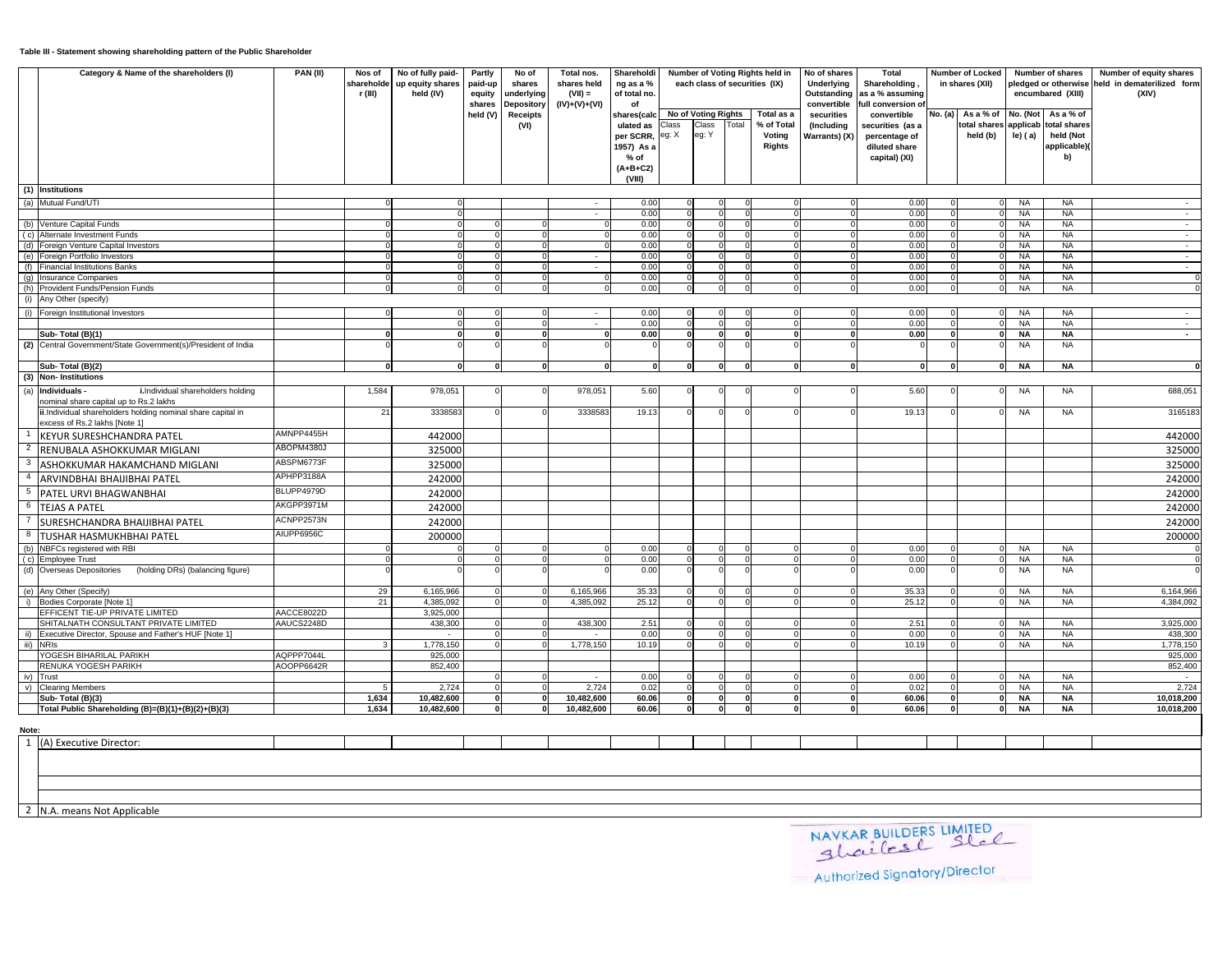Details of the shareholders acting as persons in Concert including their Shareholding:

| Name of PAC | No. of shareholders | Holding % |
|-------------|---------------------|-----------|
|             |                     |           |
|             |                     |           |
|             |                     |           |
|             |                     |           |
|             |                     |           |
|             |                     |           |
|             |                     |           |
|             |                     |           |
|             |                     |           |
|             |                     |           |

NAVKAR BUILDERS LIMITED

Authorized Signatory/Director